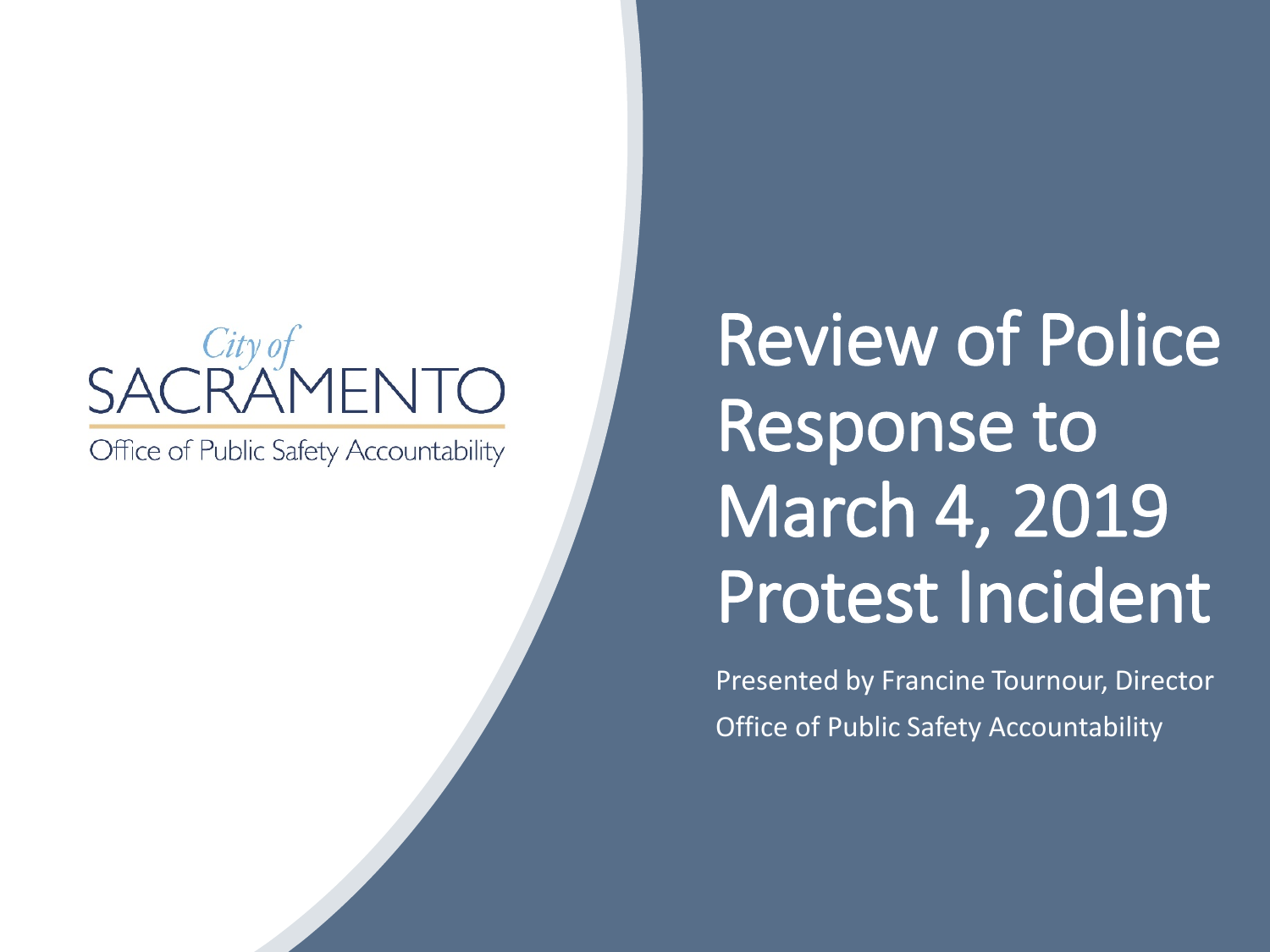$1(a)$ . **What** precipitated the order to disperse?

- **The parameters given to the platoon leaders is** that SPD would allow for peaceful protests and facilitate marching, but give dispersal orders if protesters stopped in major intersections with high volume of traffic.
- In addition to the parameters, SPD also would not allow criminal behavior (violence or destruction of property).
- **Per SPD, during the protest the group stopped** in several intersections including on Folsom Blvd and J Street. In addition, they started observing vehicles that had been keyed on multiple streets and at two different times confrontations occurred with a resident and a pedestrian where it became physical. SPD also observed someone lighting something on fire.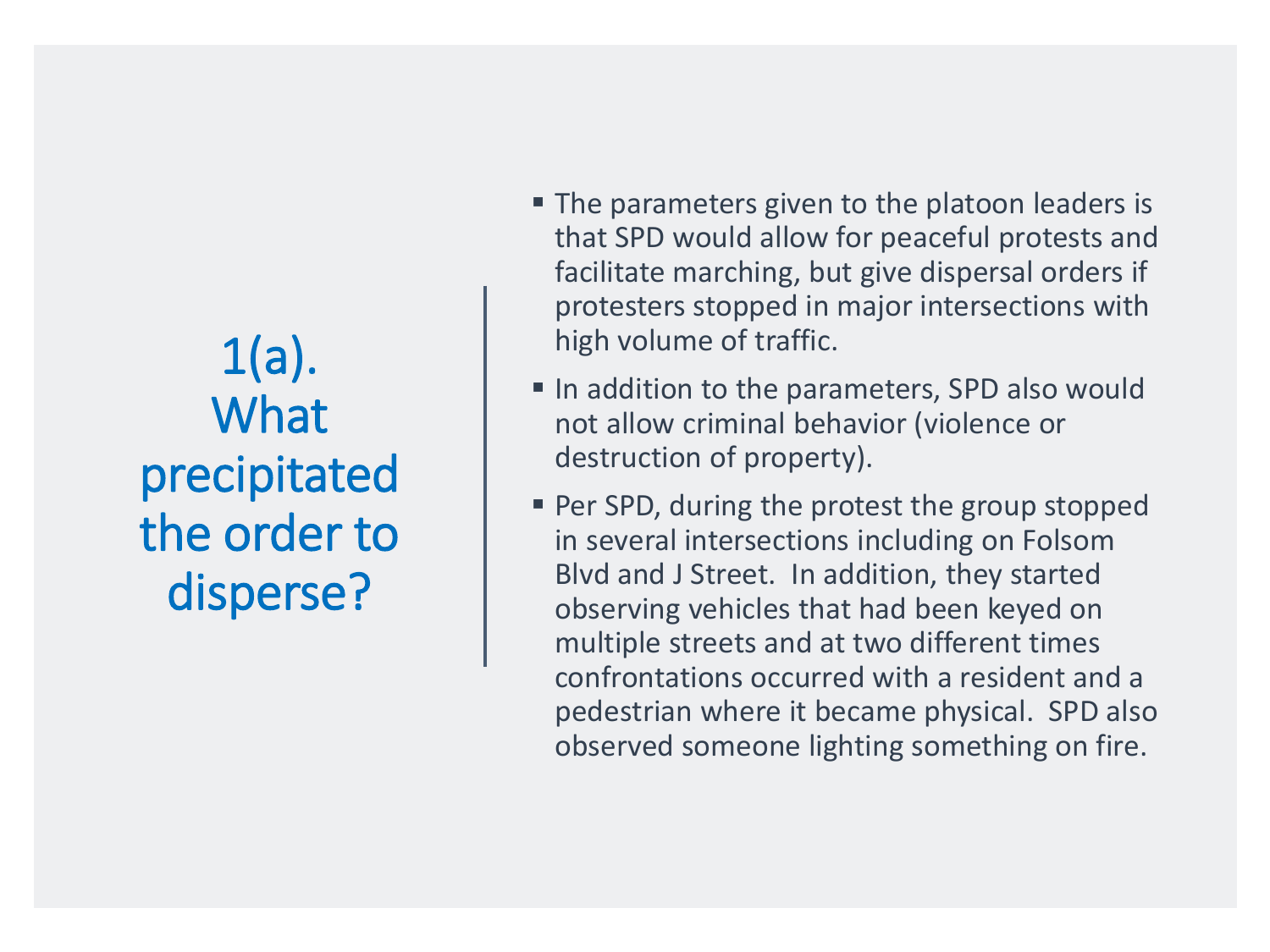$1(b)$ . How was the order to disperse communicated?

The orders were broadcasted via patrol vehicle speakers and later the final dispersal orders on Folsom Blvd were done with a Long-Range Acoustical Device (LRAD).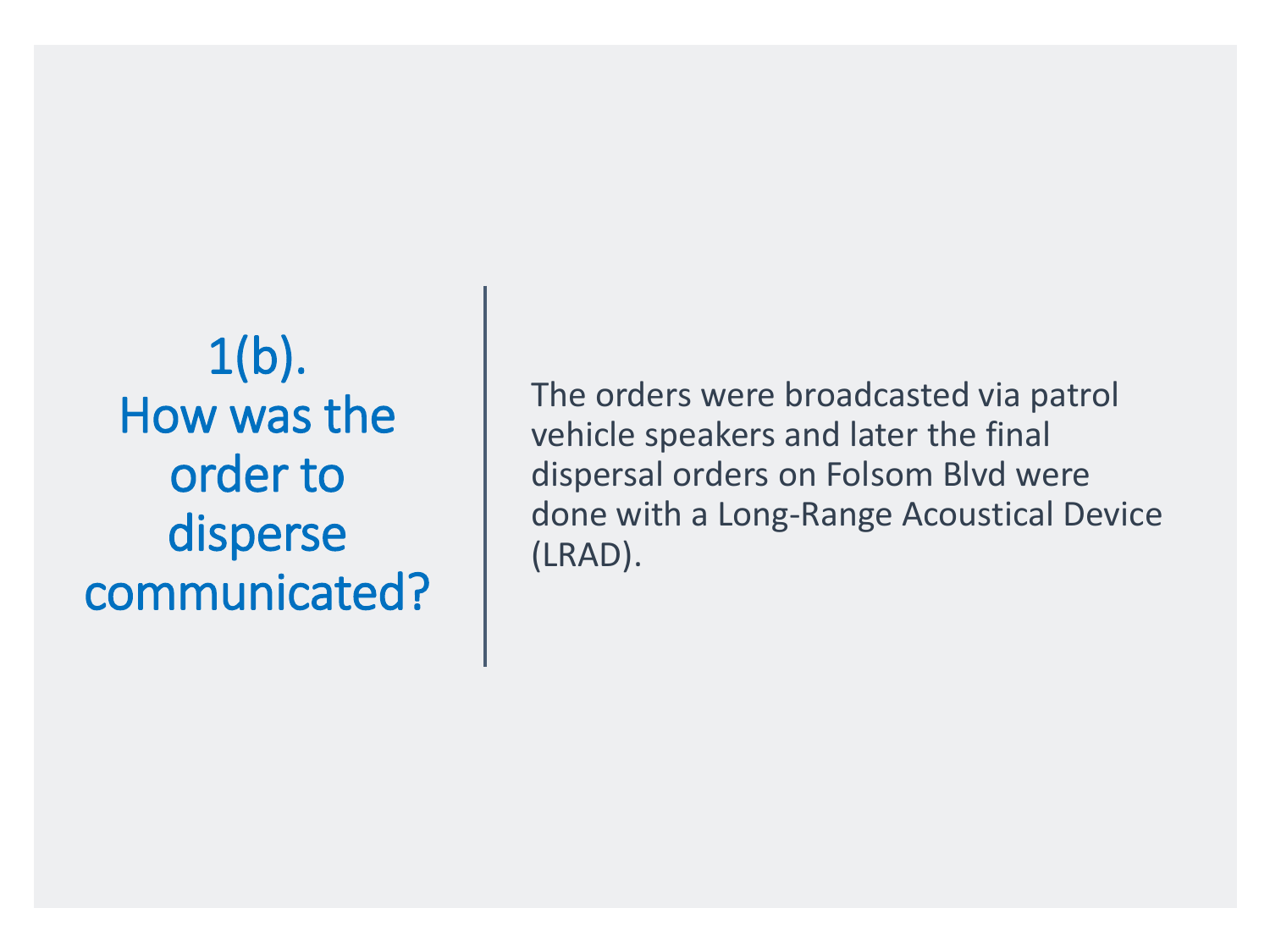### 2. What were the circumstances of the arrest?

All of the arrests were for unlawful assembly and one also included unlawful possession of a weapon (sap).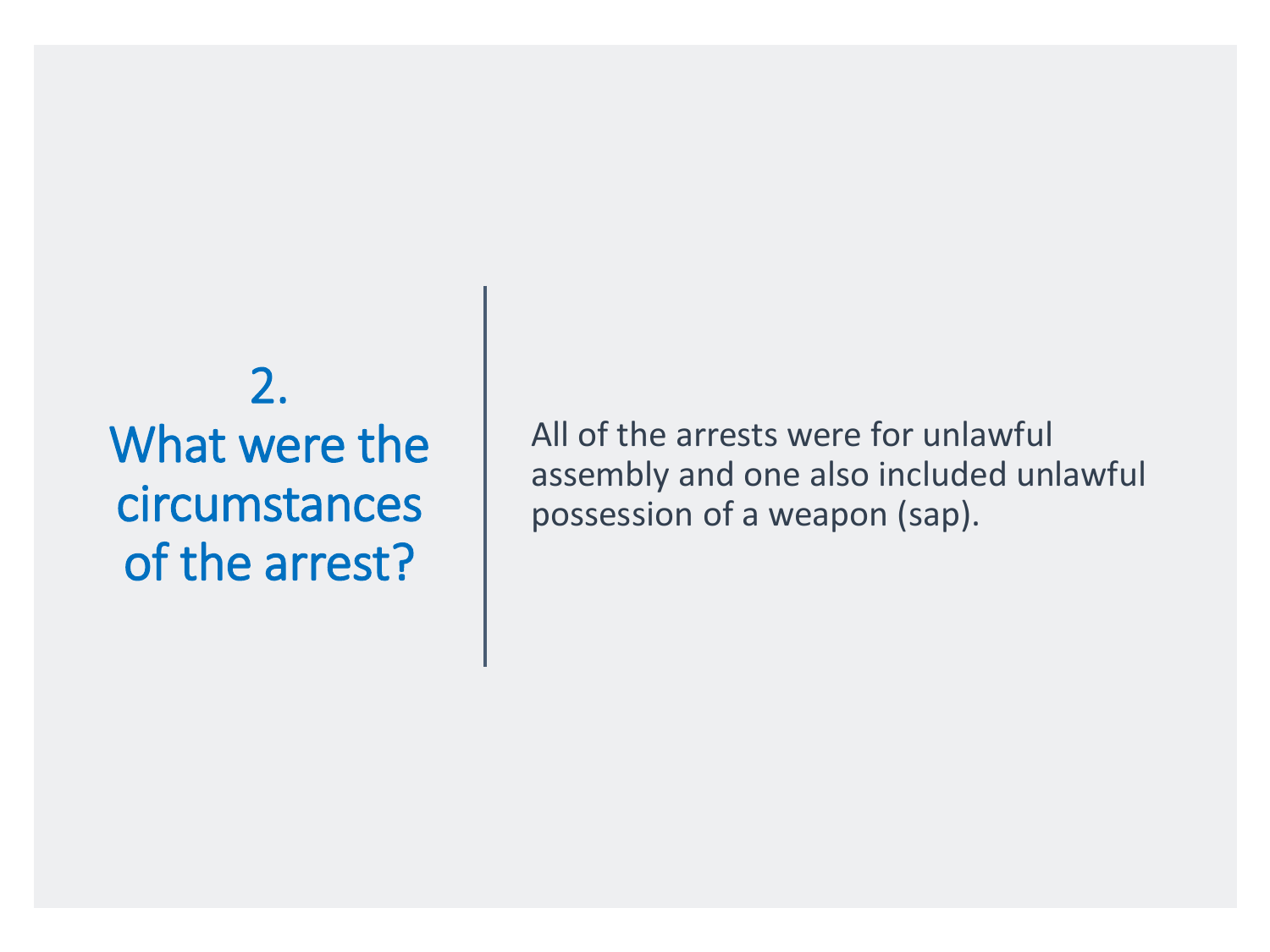3. Were people arrested who still wanted to leave but were not permitted to leave because of perimeter on the bridge?

Yes, once SPD issued the final broadcast of an unlawful assembly (Folsom Blvd/51st) all community members who did not disperse in a direction other than the bridge, where the arrest team was located, was arrested.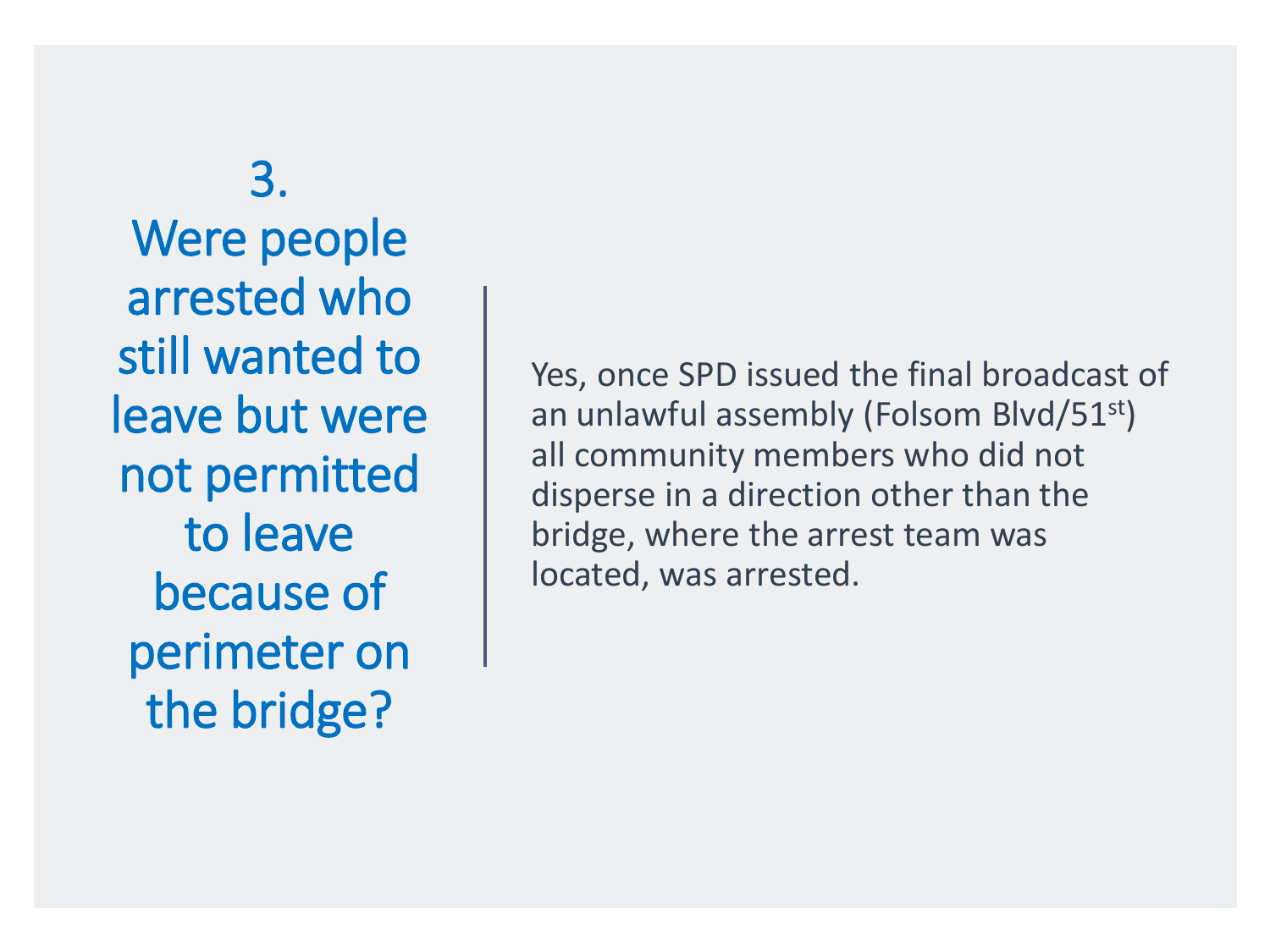#### 4. What is the distinction between press and the public during protests?

Per SPD, there was distinction between media and protesters when it was obvious.

There currently is not a template for credentialing media or having them wear something that makes them readily identifiable.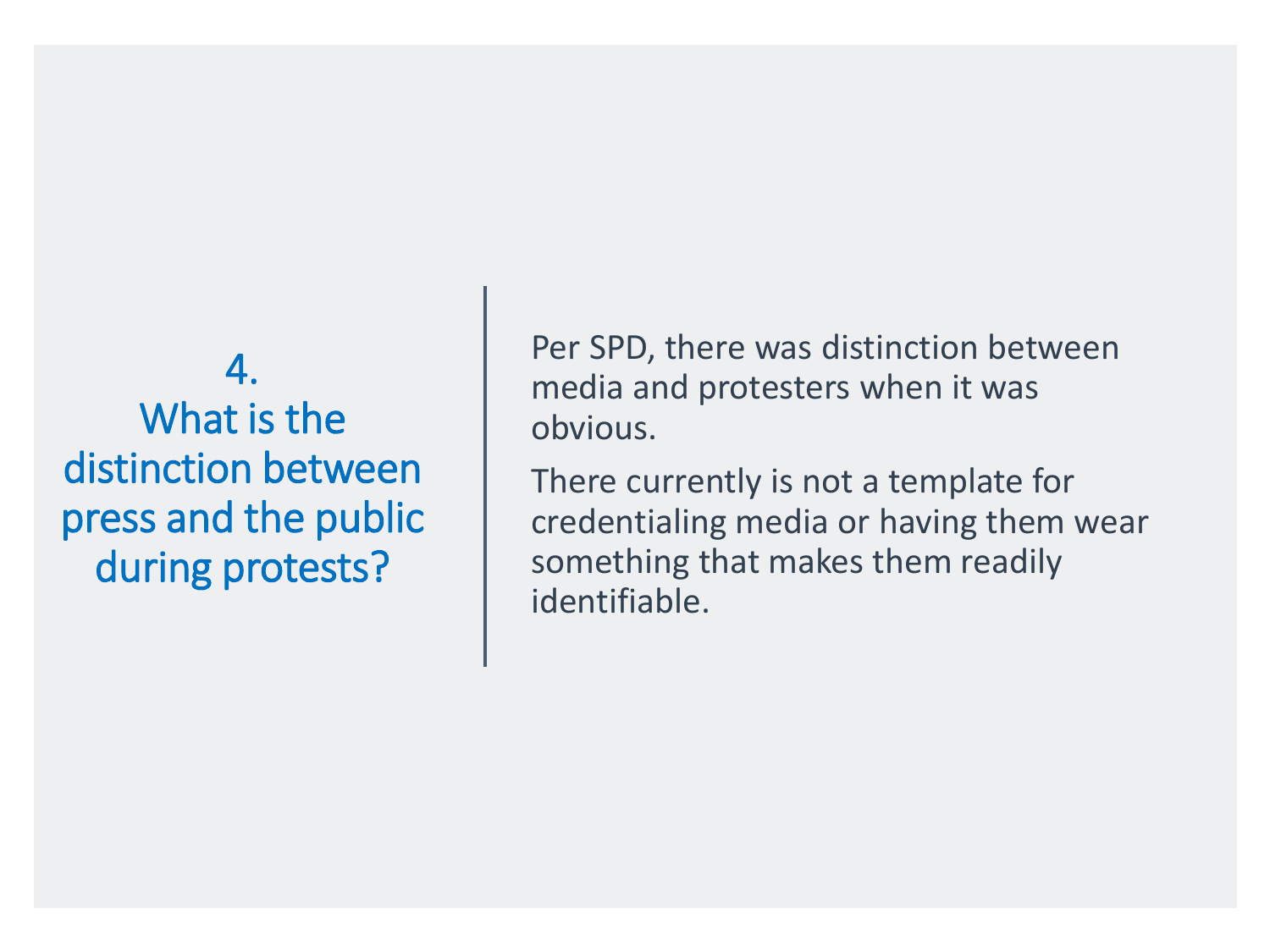5. Who was in command of all agencies working together?

SPD had a Deputy Chief and a Captain as the operational commanders.

SPD had liaison personnel from the outside agencies at the command center and various platoon leaders were directing deployment of outside agencies.

In the field the primary platoon commander was a Lieutenant.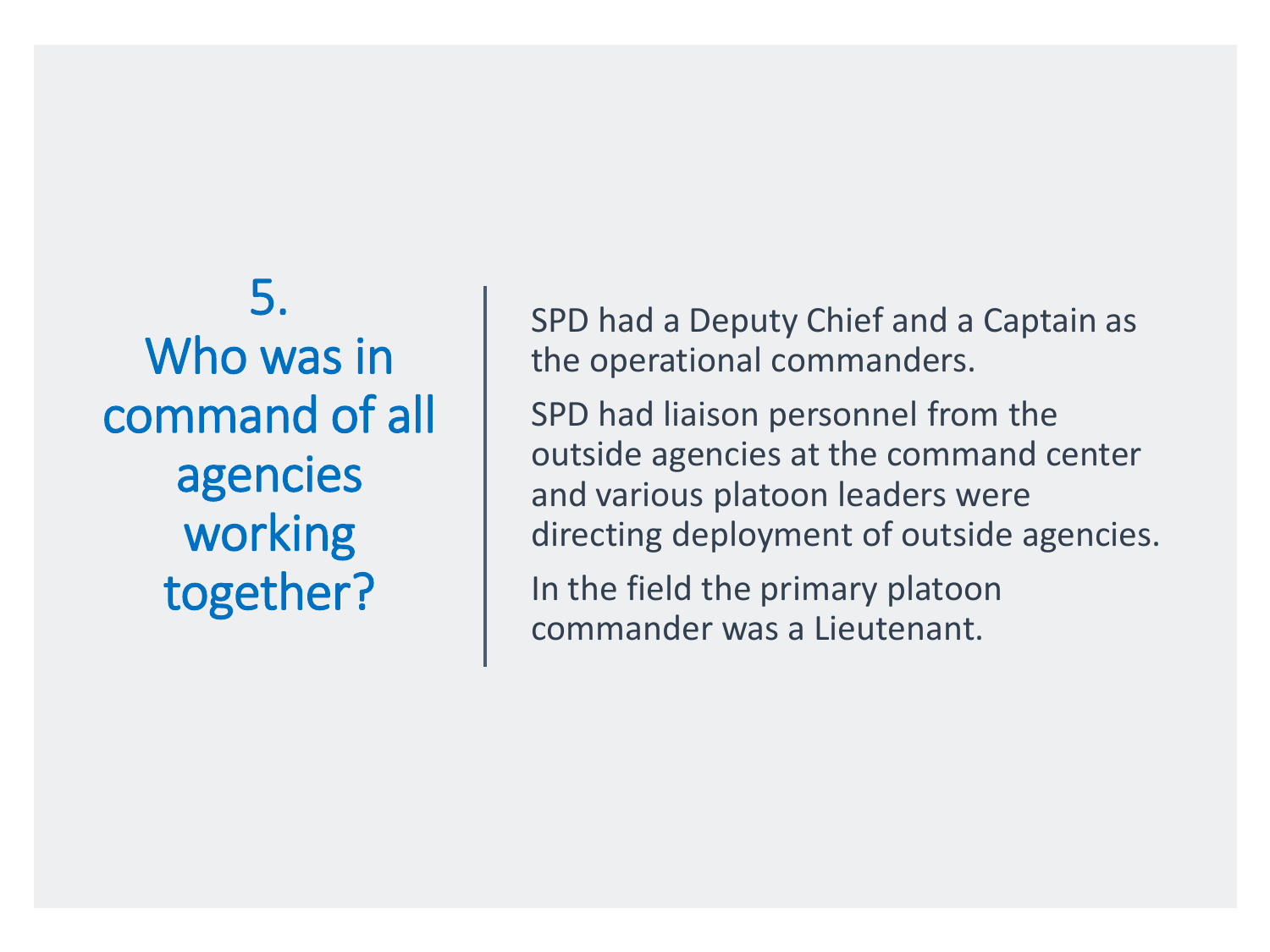6. Why were people told to go one direction down 51st Street to disperse and then blocked and arrested when they followed orders to move in that direction?

Per SPD, the crowd was told to disperse from the area of  $51<sup>st</sup>/Folsom$ . Some people were allowed to leave behind the skirmish line (west). The decision to make arrests had been made prior to the group walking southbound on 51<sup>st</sup>. Therefore, their direction of travel was irrelevant.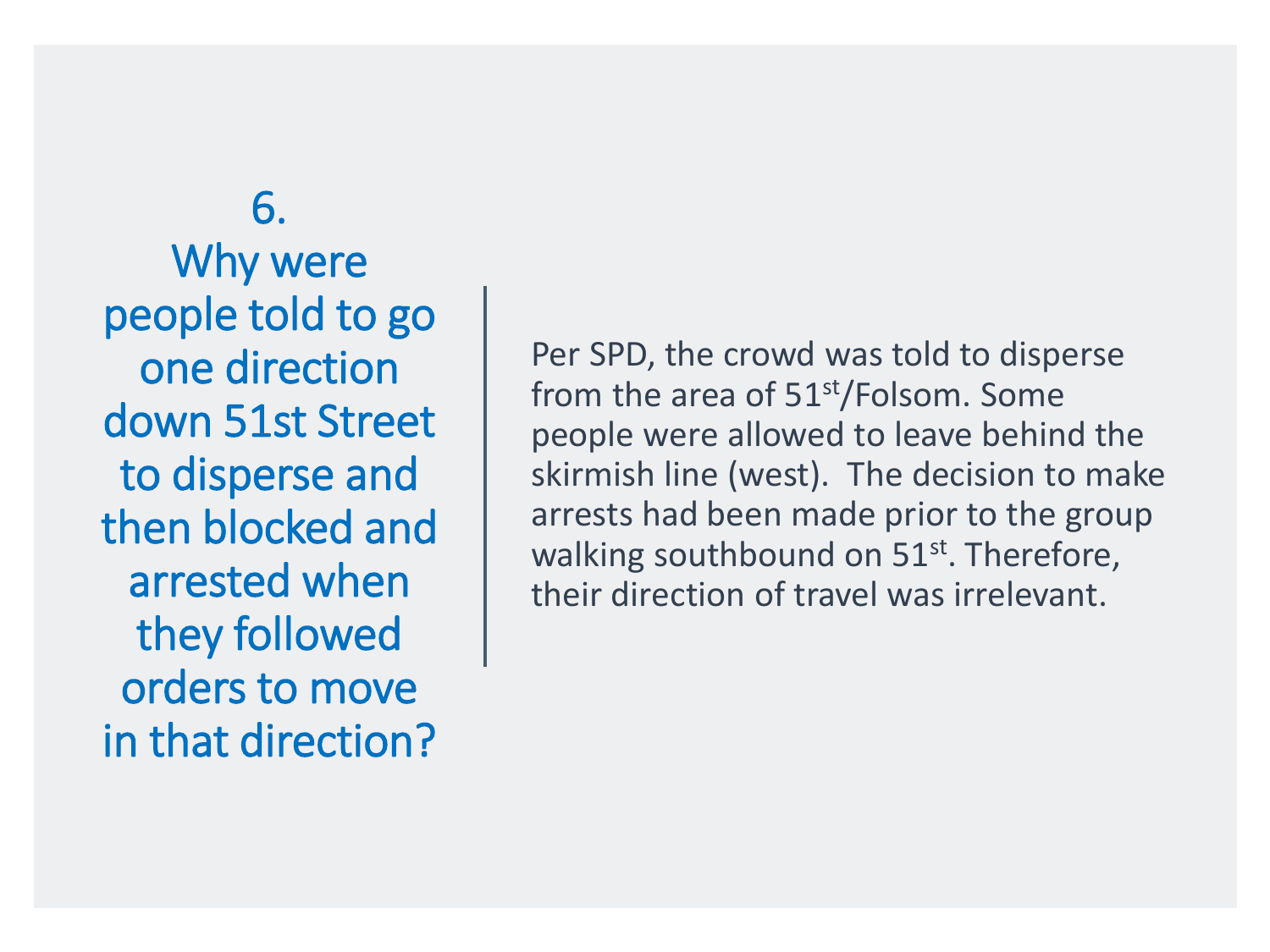7. What process is in place to revoke or dismiss citations for journalists that were processed?

The District Attorney's office can dismiss the cases.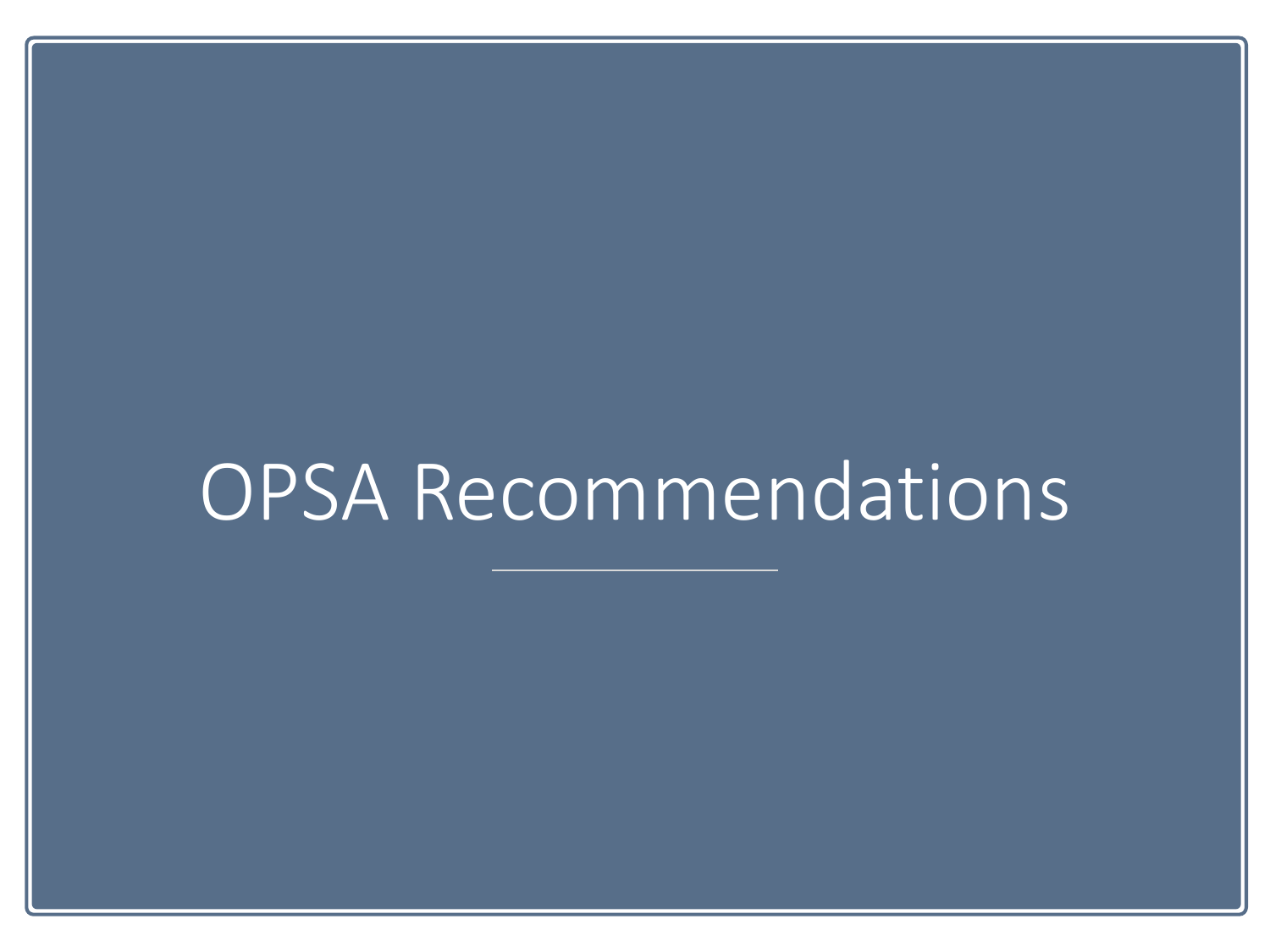SPD should review whether the strategic objective(s) of sensitive police operations, such as the policing of protests, are sufficiently established and communicated within its organization. Operational decision-making by incident commanders should be guided by clearly articulated strategic goals, which should include the promotion of community trust.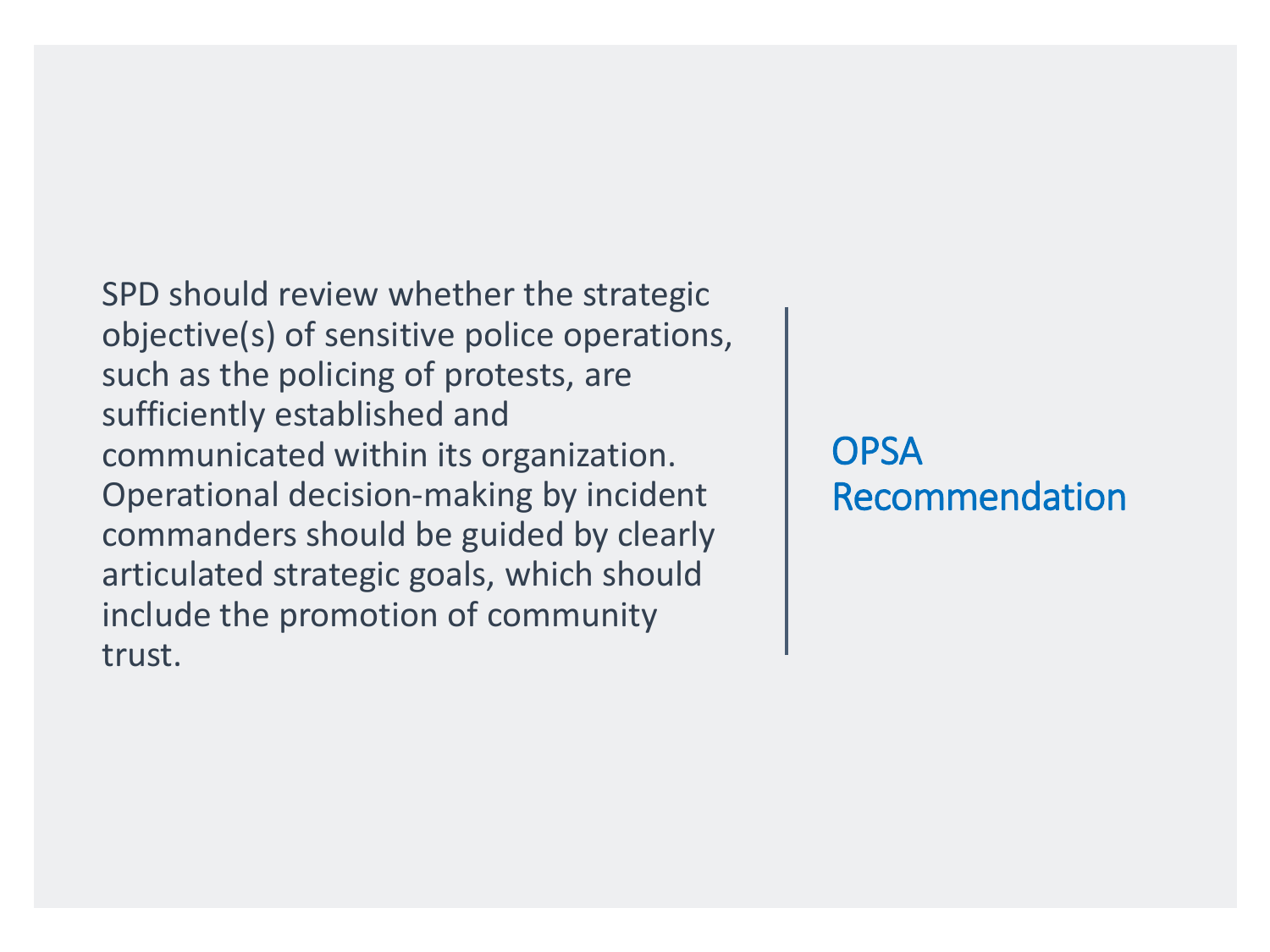SPD should review whether its current process for planning the policing of anticipated protest events sufficiently incorporates stakeholders, to include protest organizers and/or community representatives, to ensure shared understandings of expectations regarding the policing of protests, and to facilitate public input into the definition of its policing strategies.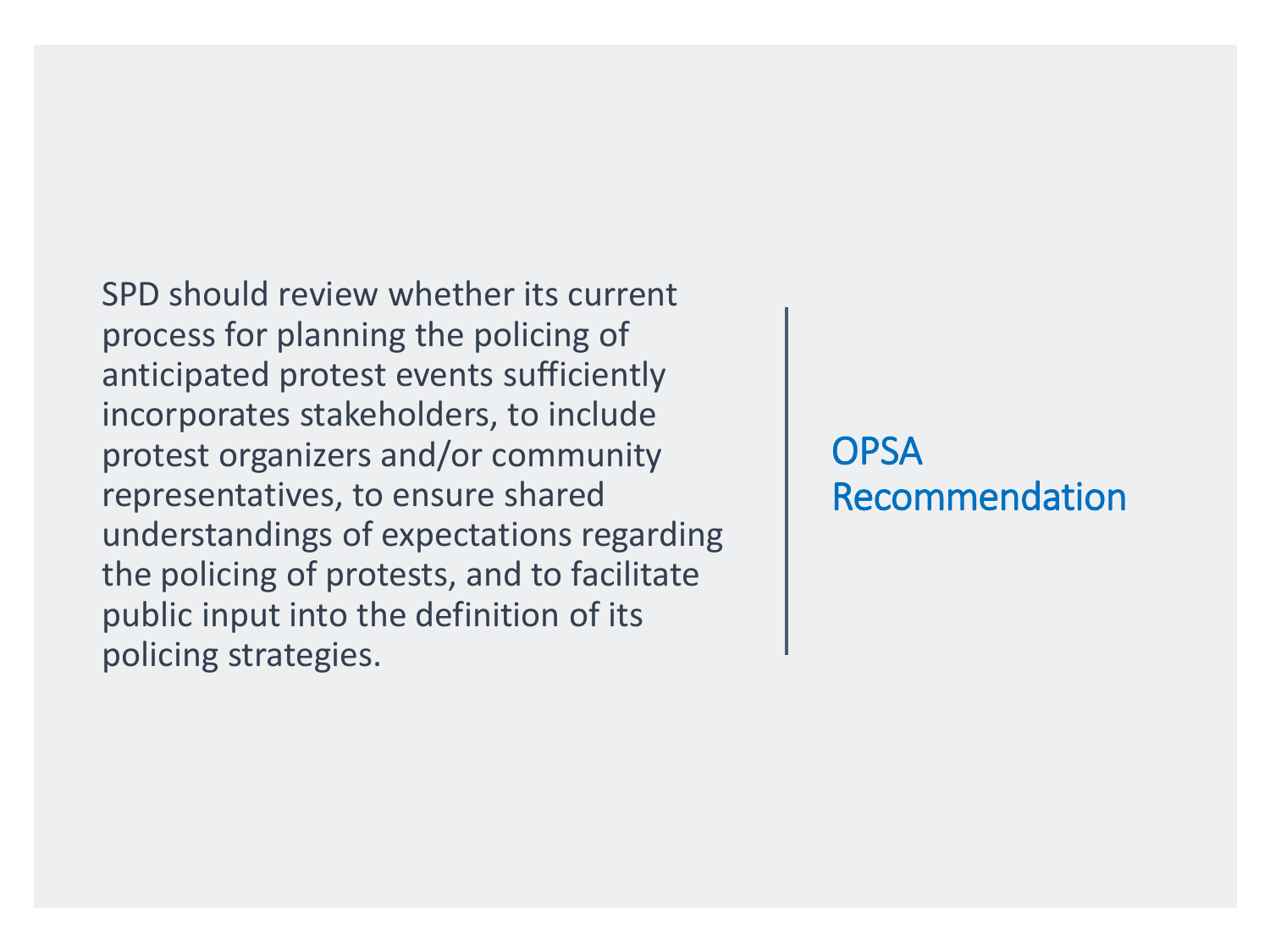SPD should review whether its current tactics for communicating with crowds relative to dispersal orders are effective, whether they provide sufficient clarity, and that individuals within the crowd are provided appropriate opportunity to comply.

Moreover, SPD should review whether the decision to use a dispersal order appropriately balances the demands of public safety with the desirability of facilitating peaceful protests and the associated objective of building community trust.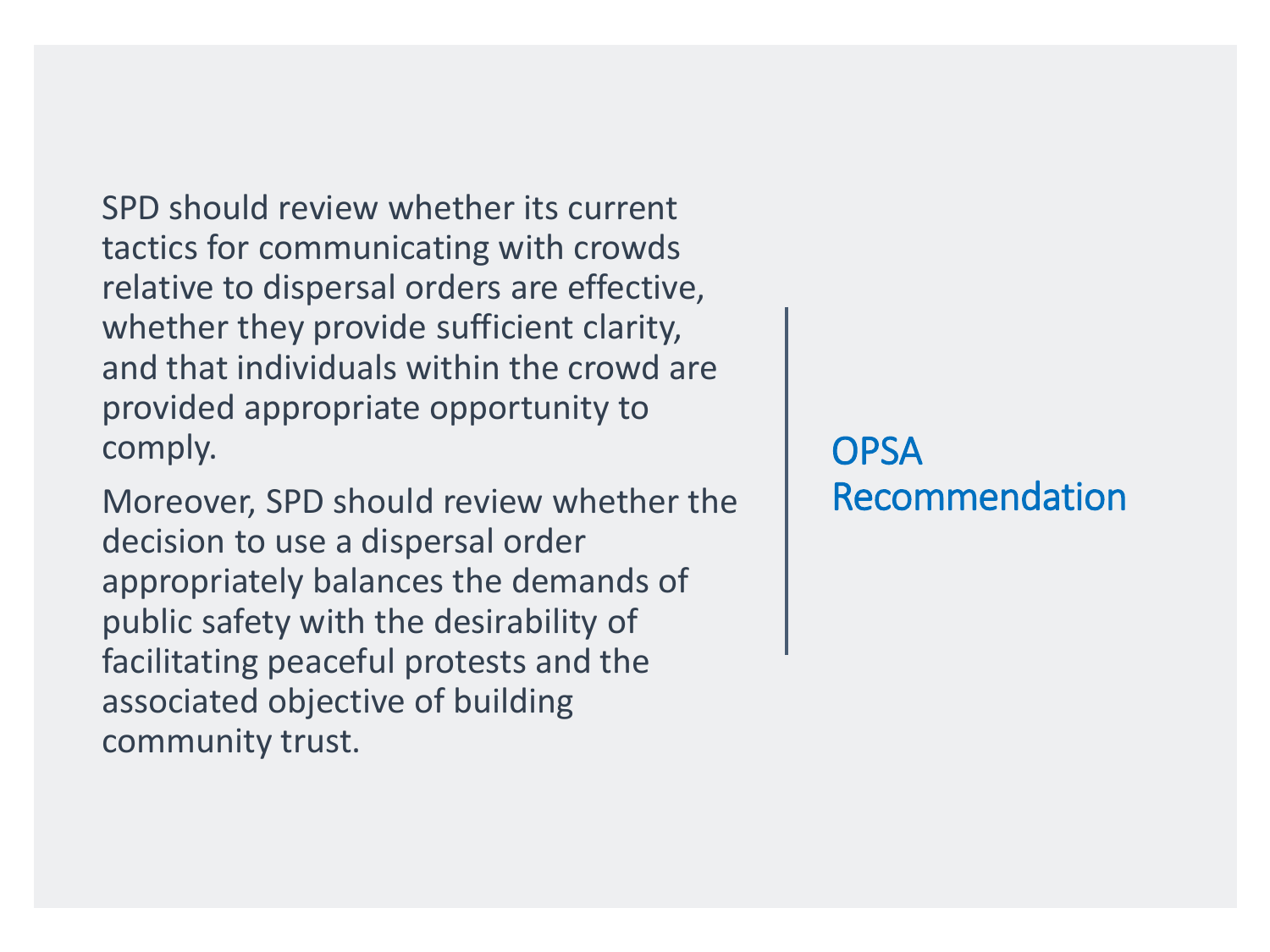SPD should review whether its current model of tactical response to crowd management and crowd control situations is commensurate with the degree of threat posed by the situation. This review should include consideration of the potentially counter-productive effects of policing methods that may appear disproportionate to a given situation.